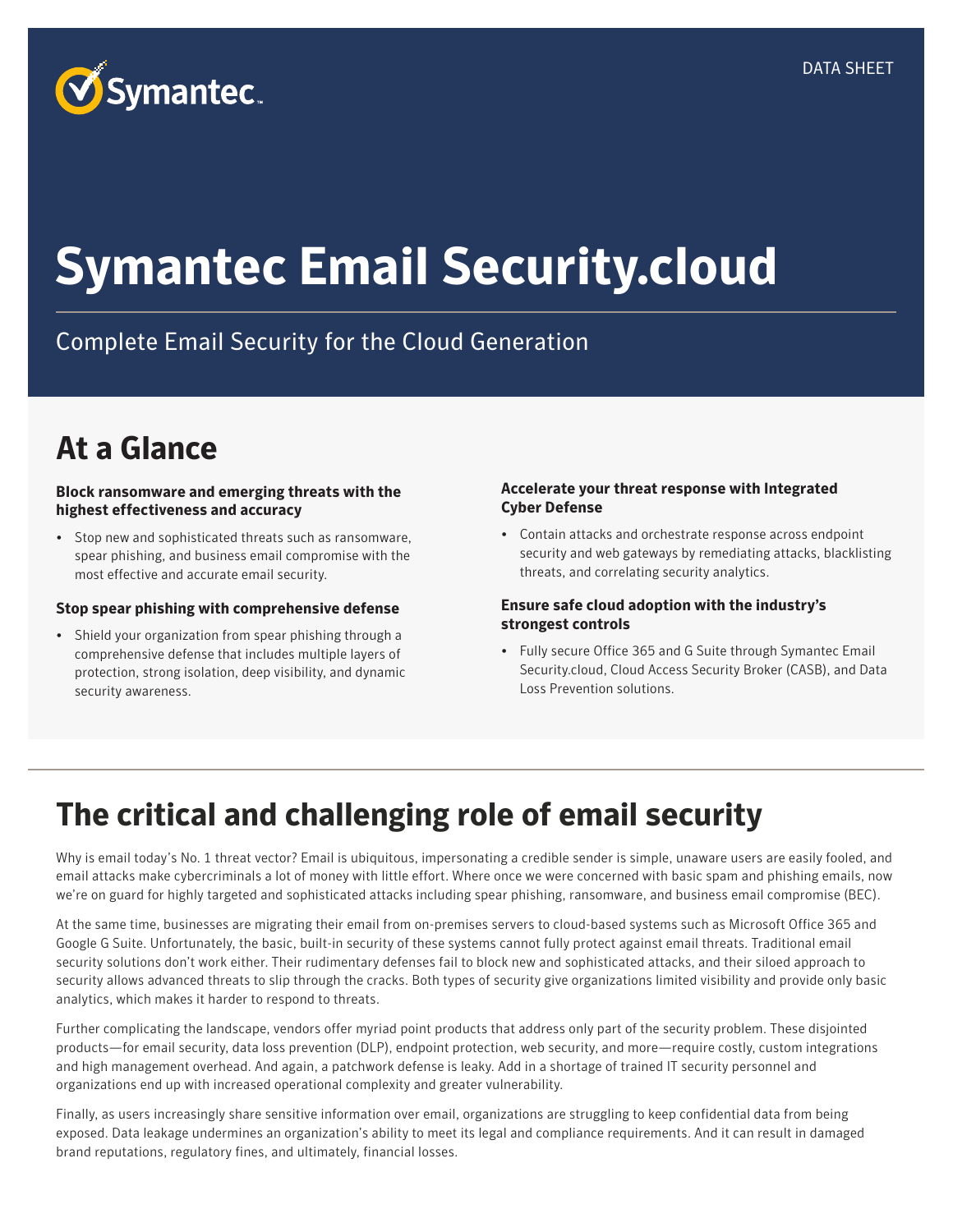# **Shut down the No. 1 threat vector**

Symantec Email Security.cloud is a complete email security solution that safeguards cloud email such as Office 365 and G Suite and on-premises email such as Microsoft Exchange. It blocks new and sophisticated email threats such as ransomware, spear phishing, and business email compromise with a multilayered defense and insights from the world's largest civilian global intelligence network. And it does all this with the industry's [highest effectiveness and accuracy.](https://www.symantec.com/connect/articles/how-does-symantec-email-security-stack-against-competition)

Email Security.cloud repels spear phishing attacks with comprehensive defense that includes protection, isolation, visibility, sender authentication and user awareness. It also accelerates your attack response with analytics that provide deep visibility into targeted attack campaigns. Symantec Information Centric Analytics correlates email, other security streams and user behavior analytics to give even deeper visibility.

Finally, Email Security.cloud is part of the Symantec Integrated Cyber Defense Platform, which covers endpoint and web security, threat analytics, security orchestration and automation, and more.

#### **Prevent**

Email Security.cloud supercharges the built-in security of cloud and on-premises email systems by preventing the most malware and email threats with the fewest false positives. This cloud-based solution repels sophisticated email attacks such as ransomware, spear phishing, and business email compromise with multiple, advanced detection technologies and telemetry from the Symantec Global Intelligence Network. It also improves user productivity by blocking spam and other unwanted email such as newsletters and marketing emails. Email Security.cloud is backed by the industry's strongest service-level agreements: 100 percent virus protection, more than 99 percent spam filtering, and 100 percent email uptime.



*Figure 1*



*Figure 2: Symantec: Most Complete Protection In The Industry*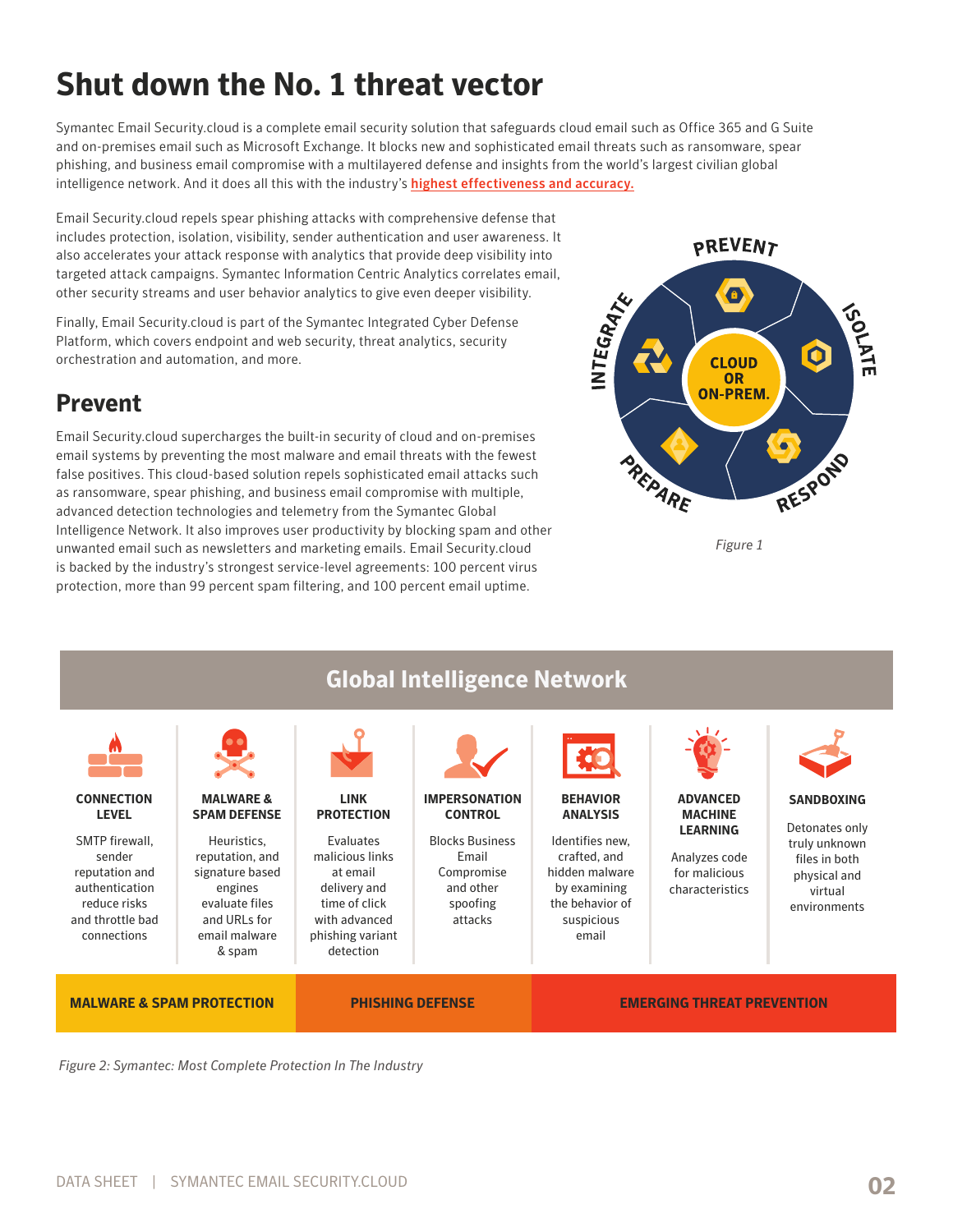### **Emerging threat prevention**

- **• Sandboxing** uncovers targeted and advanced attacks by executing unknown files in physical and virtual environments. This helps catch 'virtual machine-aware' attacks, which are threats that don't exhibit suspicious behavior in virtual environments. The Symantec sandbox mimics human behavior to draw out attacks that appear malicious only in the presence of humans. In addition, our sandbox uses machine learning to detect stealthy, persistent threats by analyzing code for suspicious characteristics. And it utilizes network traffic analysis to identify malware that call command-and-control servers.
- **• Behavior analysis** blocks new, crafted, and hidden ransomware by examining all email characteristics including delivery behavior, message attributes, attachments, and social engineering tricks. It also blocks new ransomware variants by determining if an email contains reused malicious code. Finally, it uses file decomposition techniques to spot and extract hidden ransomware within attachments.

### **Phishing defense**

- **• Link protection** probes and evaluates links in real time before email delivery and again at the time of click—unlike traditional email security solutions that rely on reactive blacklists or signatures to block only known spear phishing links. Link protection follows links to their final destination, even when attackers try to bypass detection with sophisticated techniques. Moreover, because cyber criminals often reuse code in new attacks, we use advanced phishing variant detection to sniff out and block spear phishing links that are similar to known phishing attacks.
- **• Impersonation controls** provide the strongest protection against BEC and other spoofing attacks by using a sophisticated impersonation engine to block threats that masquerade as a specific user or legitimate email domain in your organization.
- **• Threat isolation** opens risky or unknown website links in read-only mode to keep users safe from phishing attacks.
- **• Fraud protection** automates sender authentication by ensuring that your email domain can not be impersonated, in turn eliminating risk for internal and external recipients.

#### **Malware and spam protection**

- **• Malware and spam defense** stops spam and malware by inspecting links and attachments with technologies such as reputation analysis, antivirus engines, and antispam signatures. In addition, Symantec Email Threat Isolation opens risky or unknown website links in a safe way, keeping users and devices protected from hosted malware.
- **• Connection-level protection** reduces the risk of spam and malware by slowing and dropping anomalous SMTP connections.

### **Symantec Global Intelligence Network**

**• Threat Intelligence** from the world's largest civilian network provides global visibility into the threat landscape and helps ensure better security outcomes. It is powered by telemetry from over 175 million endpoints, 80 million web proxy users, and 57 million attack sensors in 157 countries.

#### **Isolate**

Symantec is the first and currently only vendor to offer email threat isolation capabilities, giving our customers unparalleled protection from sophisticated email attacks. No other vendor can match this level of security.

Symantec Email Threat Isolation shields users from spear phishing, ransomware, and other advanced email attacks by isolating suspicious links and attachments while stopping credential theft by safely rendering risky web pages. Email threat isolation takes prevention up a notch by creating an insulated execution environment between users and their email links, rendering suspicious links remotely and showing only inoculated web content to users, while scanning potentially infected downloads before delivery. Therefore attacks meant to be delivered via malicious links are simply neutralized.

Symantec also stops credential phishing with email threat isolation capabilities. When a suspected phishing website is opened via an email link, the site is rendered in read-only mode, which prevents users from entering sensitive information such as corporate passwords.

- Prevent spear phishing attacks by isolating malicious links and downloads.
- Stop credential theft by safely rendering webpages in read-only mode.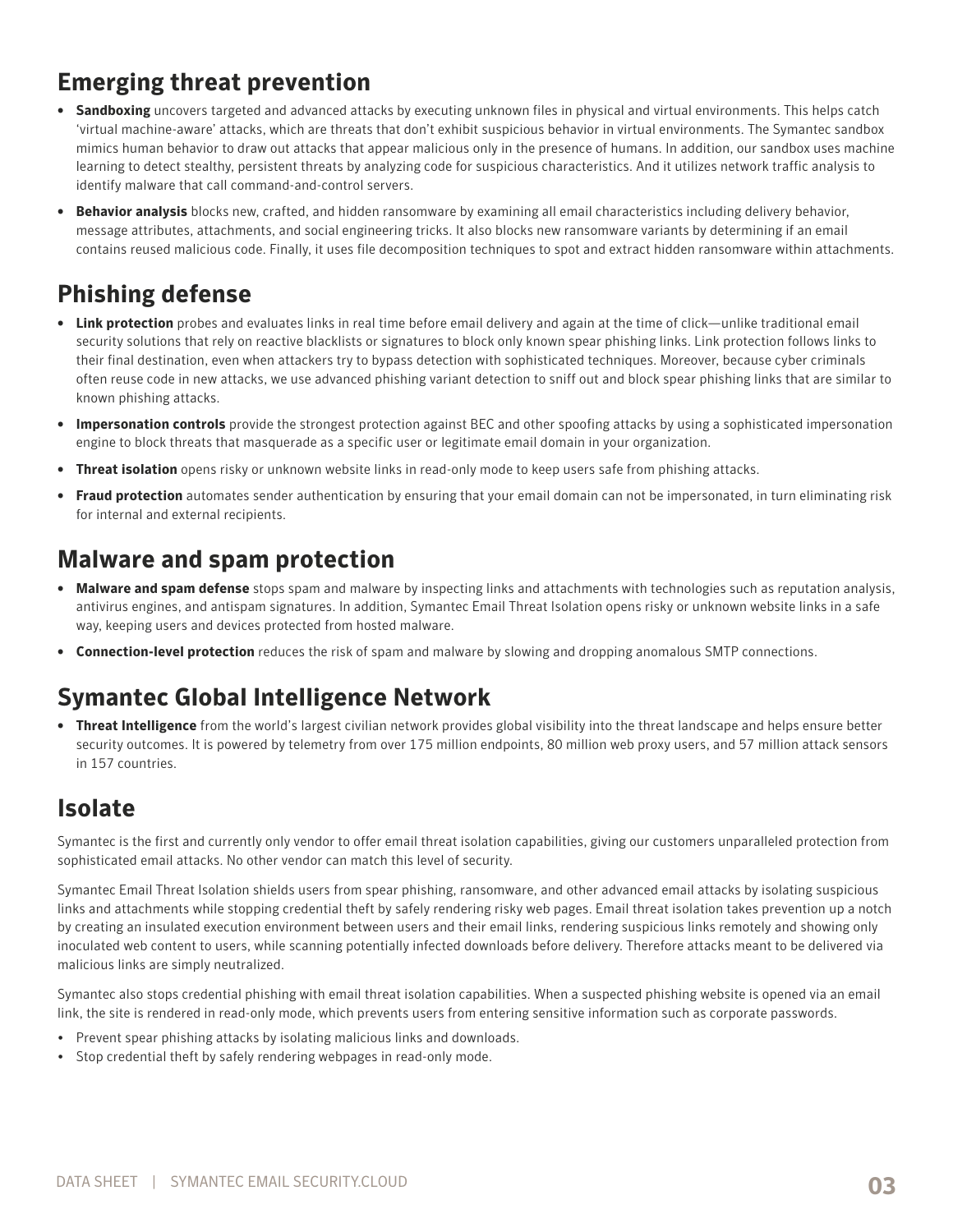#### **Respond**

Email Security.cloud accelerates your attack response with analytics that provide the deepest visibility into targeted and advanced attack campaigns. This intelligence includes insights into both clean and malicious emails, and provides more Indicators of Compromise (60+ data points including URLs, file hashes, and targeted attack information) than any other vendor. This can all be streamed to your Security Operations Center (SOC) via integrations with third-party Security Information and Event Management (SIEM) systems, Symantec Information Centric Analytics (which provides risk-based security and user behavior) and Symantec Managed Security Services. This enables you to hunt for threats across your environment and quickly determine an attack's severity and scope.

When used alongside Symantec Endpoint Detection and Response and the Secure Web Gateway family to detect advanced threats, you can automatically correlate events across all control points. You can then remediate threats and orchestrate response by containing attacks and blacklisting attacks across your security environment.

- Accelerate your attack response.
- Hunt threats across your environment.
- Remediate threats and orchestrate your response.



*Figure 3: Symantec Provides the Deepest Visibility Into Advanced Email Attacks*

#### **Prepare**

Email Security.cloud provides broad security awareness and education capabilities that reduce business risks by preparing users to recognize phishing attacks and helping organizations prioritize protection for the most vulnerable users. You can evaluate employee readiness with security assessments that mimic real-world threats, which can be easily customized to meet the needs of your organization. Executive dashboards and detailed reporting help benchmark your organization's security awareness by giving visibility into user behavior and repeat assessments identify key trends by comparing results to previous evaluations. Admins can even develop user risk profiles and prioritize risky users by combining these insights with Symantec email security analytics or correlating user behaviour using Information Centric Analytics. This security awareness and education prepares employees to recognize and report email attacks with training notifications that teach users to spot the latest, sophisticated email attacks.

- Assess employee readiness with real-world simulations.
- Track progress with repeat assessments and detailed reporting.
- Educate users to recognize email attacks.